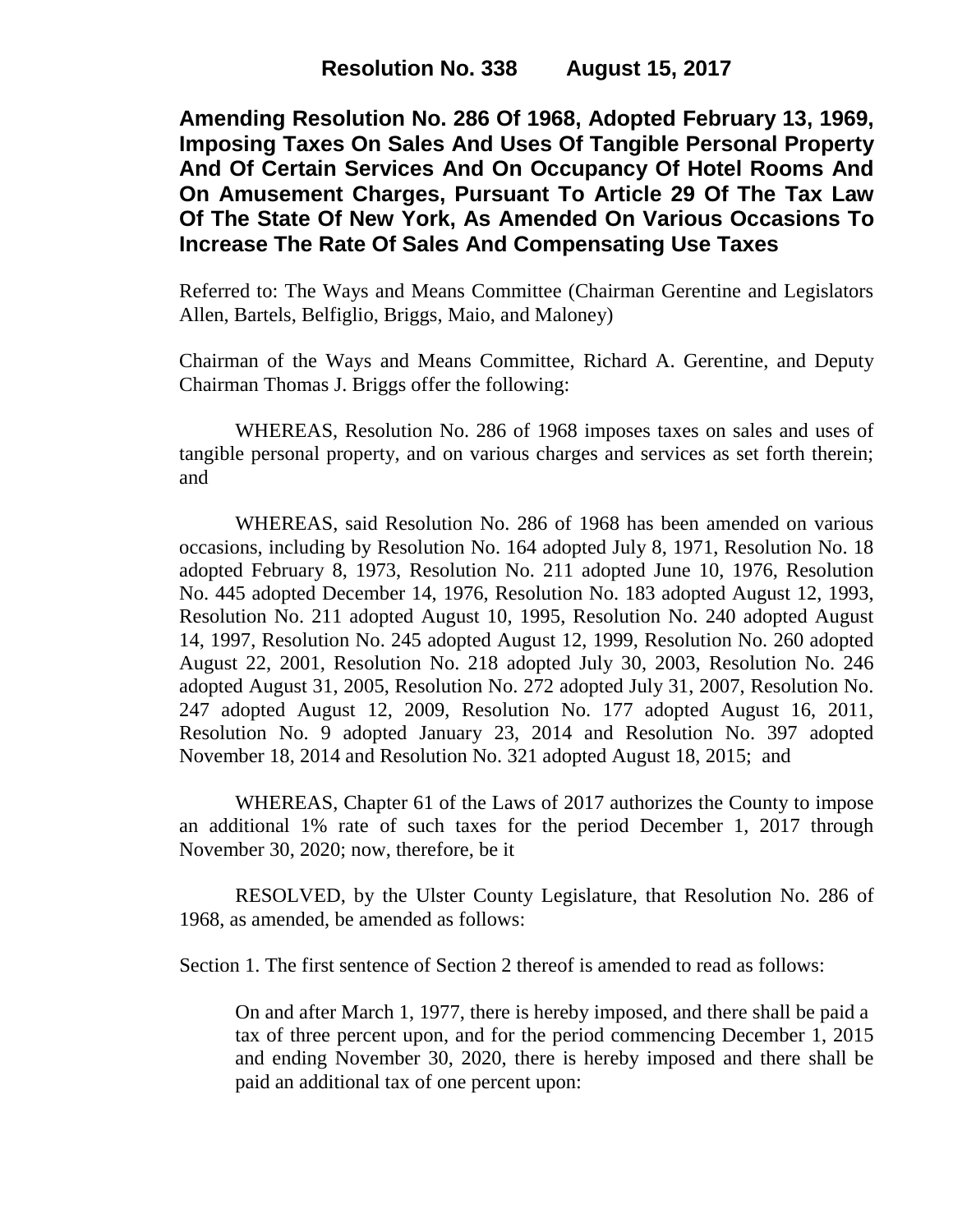### **- Page 2 -**

# **Resolution No. 338 August 15, 2017**

**Amending Resolution No. 286 Of 1968, Adopted February 13, 1969, Imposing Taxes On Sales And Uses Of Tangible Personal Property And Of Certain Services And On Occupancy Of Hotel Rooms And On Amusement Charges, Pursuant To Article 29 Of The Tax Law Of The State Of New York, As Amended On Various Occasions To Increase The Rate Of Sales And Compensating Use Taxes**

Section 2. Subdivision (h) of Section 3 thereof is amended to read as follows:

(h) With respect to the additional tax of one percent imposed for the period commencing December 1, 2015, and ending November 30, 2020, the provisions of subdivisions (a), (b), (c), (d) and (e) of this Section apply, except that for the purposes of this subdivision, all references in said subdivisions (a), (b), (c), and (d), to an effective date shall be read as referring to December 1, 2015, all references in said subdivision (a) to the date four months prior to the effective date shall be read as referring to August 1, 2015, and the reference in subdivision (b) to the date immediately preceding the effective date shall be read as referring to November 30, 2015. Nothing herein shall be deemed to exempt from tax at the rate in effect prior to December 1, 2015, any transaction which may not be subject to the additional tax imposed effective on that date.

Section 3. Section 4 thereof is amended to read as follows:

Section 4. Imposition of compensating use tax.

(a) Except to the extent that the property or services have already been or will be subject to the sales tax under this enactment, there is hereby imposed on every person a use tax for the use within this taxing jurisdiction on and after December 1, 2015, except as otherwise exempted under this enactment, (A) of any tangible personal property purchased at retail, (B) of any tangible personal property (other than computer software used by the author or other creator) manufactured, processed or assembled by the user, (i) if items of the same kind of tangible personal property are offered by sale by him in the regular course of business or (ii) if items are used as such or incorporated into a structure, building or real property by a contractor, subcontractor or repairman in erecting structures or buildings, or building on, or otherwise adding to, altering, improving, maintaining, servicing or repairing real property, property or land, as the terms real property, property or land are defined in the real property tax law, if items of the same kind are not offered for sale as such by such contractor, subcontractor or repairman or other user in the regular course of business, (C) of any of the services described in paragraphs (1), (7) and (8)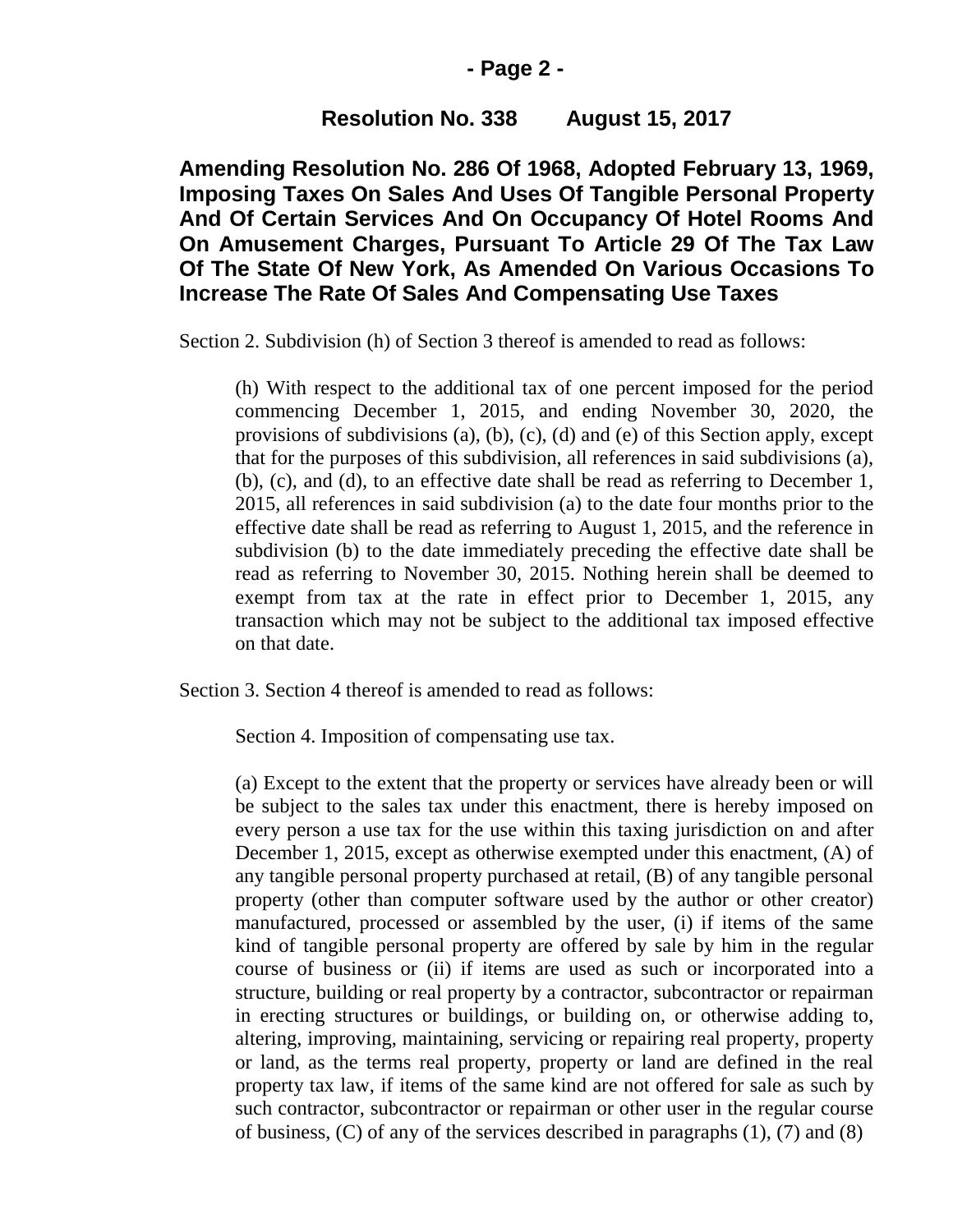### **- Page 3 -**

# **Resolution No. 338 August 15, 2017**

**Amending Resolution No. 286 Of 1968, Adopted February 13, 1969, Imposing Taxes On Sales And Uses Of Tangible Personal Property And Of Certain Services And On Occupancy Of Hotel Rooms And On Amusement Charges, Pursuant To Article 29 Of The Tax Law Of The State Of New York, As Amended On Various Occasions To Increase The Rate Of Sales And Compensating Use Taxes**

of subdivision (c) of Section Two, (D) of any tangible personal property, however acquired, where not acquired for purposes of resale, upon which any of the services described under paragraphs (2), (3) and (7) of subdivision (c) of Section Two have been performed, (E) of any telephone answering service described in subdivision (b) of Section Two and (F) of any computer software written or otherwise created by the user if the user offers software of a similar kind for sale as such or as a component part of other property in the regular course of business.

(b) For purposes of clause (A) of subdivision (a) of this Section, for the period commencing December 1, 2015, and ending November 30, 2020, the tax shall be at the rate of four percent and on and after December 1, 2020, the tax shall be at the rate of three percent, of the consideration given or contracted to be given for such property, or for the use of such property, including any charges for shipping or delivery, as described in paragraph three of subdivision (b) of Section One, but excluding any credit for tangible personal property accepted in part payment and intended for resale.

(c) For purposes of subclause (i) of Clause (B) of subdivision (a) of this Section, for the period commencing December 1, 2015, and ending November 30, 2020, the tax shall be at the rate of four percent, and on and after December 1, 2020, the tax shall be at the rate of three percent, of the price at which items of the same kind of tangible personal property are offered for sale by the user, and the mere storage, keeping, retention or withdrawal from storage of tangible personal property by the person who manufactured, processed or assembled such property shall not be deemed a taxable use by him.

(d) For purposes of subclause (ii) of clause (B) of subdivision (a) of this Section, for the period commencing December 1, 2015, and ending November 30, 2020, the tax shall be at the rate of four percent, and on and after December 1, 2020, the tax shall be at the rate of three percent, of the consideration given or contracted to be given for the tangible personal property manufactured, processed or assembled into the tangible personal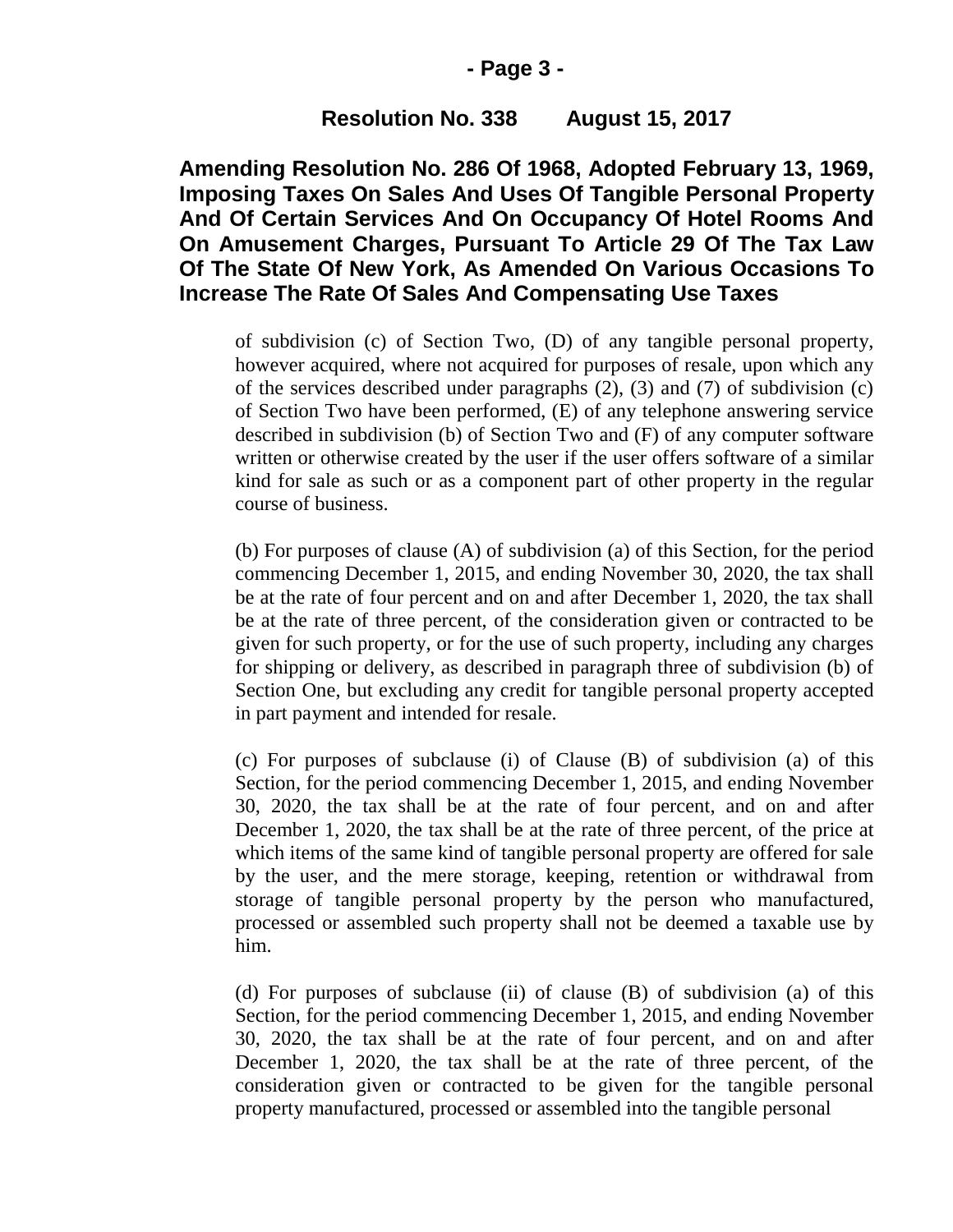#### **- Page 4 -**

# **Resolution No. 338 August 15, 2017**

**Amending Resolution No. 286 Of 1968, Adopted February 13, 1969, Imposing Taxes On Sales And Uses Of Tangible Personal Property And Of Certain Services And On Occupancy Of Hotel Rooms And On Amusement Charges, Pursuant To Article 29 Of The Tax Law Of The State Of New York, As Amended On Various Occasions To Increase The Rate Of Sales And Compensating Use Taxes**

property the use of which is subject to tax, including any charges for shipping or delivery as described in paragraph three of subdivision (b) of Section One.

(e) Notwithstanding the foregoing provisions of this section, for purposes of clause (B) of subdivision (a) of this section, there shall be no tax on any portion of such price which represents the value added by the user to tangible personal property which he fabricates and installs to the specifications of an addition or capital improvement to real property, property or land, as the terms of real property, property or land are defined in the real property tax law over and above the prevailing normal purchase price prior to such fabrication of such tangible personal property which a manufacturer, producer or assembler would charge an unrelated contractor who similarly fabricated and installed such tangible personal property to the specifications of an addition or capital improvement to such real property, property or land.

(f) For purposes of clauses (C), (D) and (E) of subdivision (a) of this section, for the period commencing December 1, 2015, and ending November 30, 2020, the tax shall be at the rate of four percent, and on and after December 1, 2020, the tax shall be at the rate of three percent, of the consideration given or contracted to be given for the service, including the consideration for any tangible personal property transferred in conjunction with the performance of the service and also including any charges for shipping and delivery of the property so transferred and of the tangible personal property upon which the service was performed as such charges are described in paragraph three of subdivision (b) of Section one.

(g) For purposes of clause (F) of subdivision (a) of this section, for the period commencing December 1, 2015, and ending November 30, 2020, the tax shall be at the rate of four percent, and on and after December 1, 2020, the tax shall be at the rate of three percent, of the consideration given or contracted to be given for the tangible personal property which constitutes the blank medium, such as disks or tapes, used in conjunction with the software, or for the use of such property, and the mere storage, keeping retention or withdrawal from storage of computer software described in such clause (F) by its author or other creator shall not be deemed a taxable use by such person.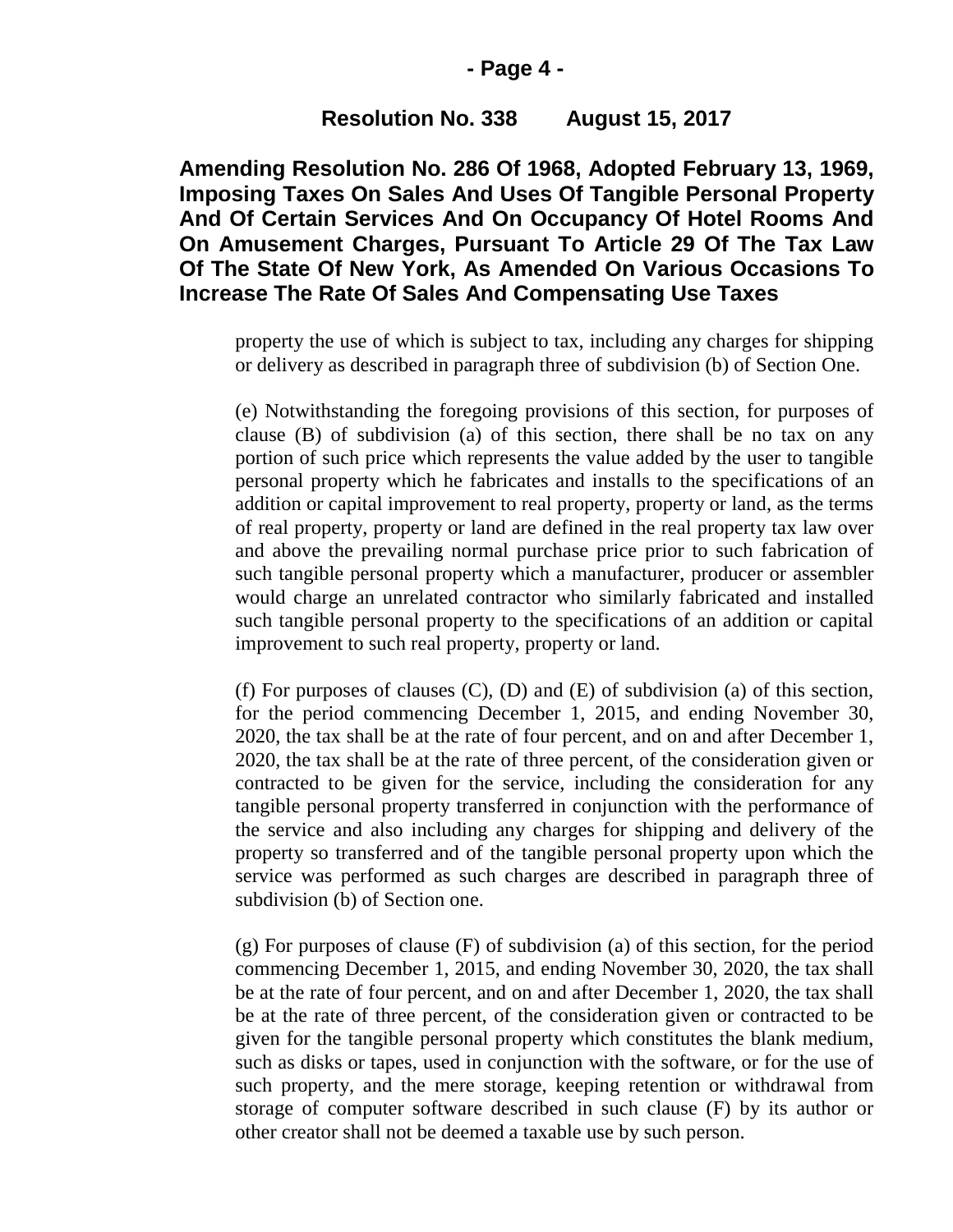# **- Page 5 -**

# **Resolution No. 338 August 15, 2017**

**Amending Resolution No. 286 Of 1968, Adopted February 13, 1969, Imposing Taxes On Sales And Uses Of Tangible Personal Property And Of Certain Services And On Occupancy Of Hotel Rooms And On Amusement Charges, Pursuant To Article 29 Of The Tax Law Of The State Of New York, As Amended On Various Occasions To Increase The Rate Of Sales And Compensating Use Taxes**

Section 4. Paragraph (C) of subdivision (1) of Section 11 thereof is amended to read as follows:

(C) With respect to the additional one percent tax imposed for the period beginning February 1, 2014, and ending November 30, 2020, in respect to the use of property used by the purchaser in this County prior to February 1, 2014.

Section 5. Section 14 thereof is amended to read as follows:

Section 14. Disposition of Revenue

(a) Net collections distributed to the County by the State Comptroller pursuant to subdivision (c) of Section 1261 of the Tax Law of the State of New York, including net collections from the additional one percent rate of sales and compensating use taxes imposed for the periods beginning September 1, 2002, and ending, November 30, 2013 and commencing February 1, 2014, and ending November 30, 2020, shall be set aside for County purposes and shall be available for any County purpose, except that such net collections shall be set aside or disposed of in accordance with the Sales Tax allocation agreement entered into by Ulster County and the City of Kingston (the "City") on June 13, 2016 and approved by the State Comptroller pursuant to section 1262 ( c ) of the Tax Law, for the period March 1, 2016, through February 28, 2021, during the period that such agreement is in effect. Such agreement provides as follows:

A. For the sales tax period March 1, 2016 through February 28, 2017, the City shall receive eleven and one-half percent (11.5%) of the total net collections and the Towns shall receive three percent (3%) of the total net collections. Of these total net collections, forty percent (40%) of the total net collections will be allocated and disbursed to the City and the Towns from the additional one percent (1%) of the total net collections and the remaining sixty percent (60%) shall be allocated from the three percent (3%) total net collections with the County retaining the balance for County purposes.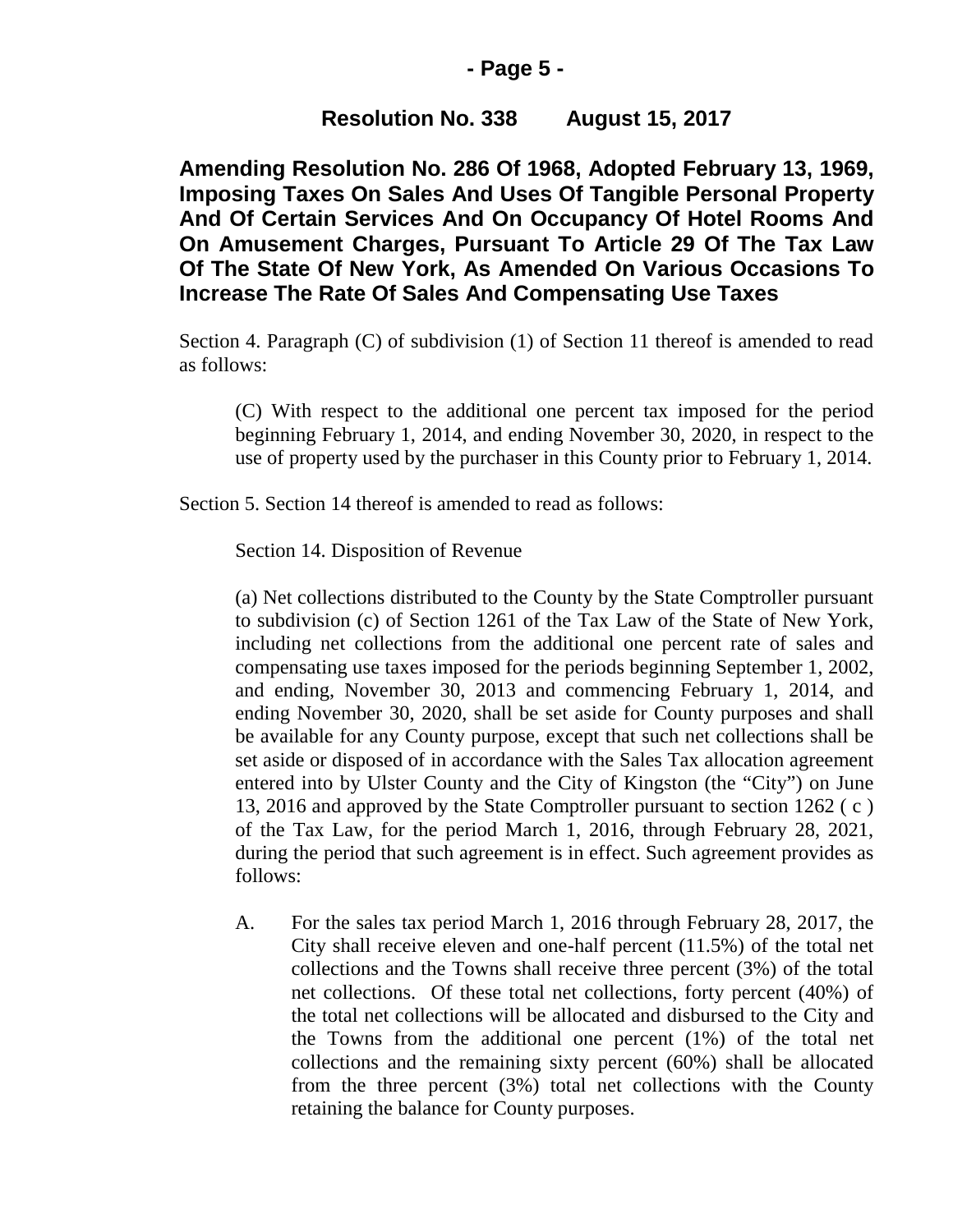## **- Page 6 -**

# **Resolution No. 338 August 15, 2017**

**Amending Resolution No. 286 Of 1968, Adopted February 13, 1969, Imposing Taxes On Sales And Uses Of Tangible Personal Property And Of Certain Services And On Occupancy Of Hotel Rooms And On Amusement Charges, Pursuant To Article 29 Of The Tax Law Of The State Of New York, As Amended On Various Occasions To Increase The Rate Of Sales And Compensating Use Taxes**

- B. For the sales tax period March 1, 2017 through February 28, 2018, the City shall receive eleven and one-half percent (11.5%) of the total net collections and the Towns shall receive three percent (3%) of the total net collections. Of these total net collections, forty percent (40%) of the total net collections will be allocated and disbursed to the City and the Towns from the additional one percent (1%) of the total net collections and the remaining sixty percent (60%) shall be allocated from the three percent (3%) total net collections with the County retaining the balance for County purposes.
- C. For the sales tax period March 1, 2018 through February 28, 2019, the City shall receive eleven and one-half percent (11.5%) of the total net collections collected by the County during this tax period or eleven and one-half percent (11.5%) of the total net collections collected in the previous sales tax period, whichever is less. In the event the total net collections in the sales tax period for March 1, 2018 through February 28, 2019 shall increase by greater than one and one-half percent (1.5%) over the total net collections received for the immediately preceding sales tax period, the City shall also receive an additional amount equal to eleven and one half percent (11.5%) of the amount of such year to year increase in total net collections in excess of one and one-half percent (1.5%) of the amount of such year to year increase. The Towns shall receive three percent (3%) of the total net collections for this sales tax period. Of these total net collections, forty percent (40%) of the total net collections will be allocated and disbursed to the City and the Towns from the additional one percent (1%) of the total net collections and the remaining sixty percent (60%) shall be allocated to the City and the Towns from the three percent (3%) total net collections with the County retaining the balance for County purposes.
- D. For the sales tax period March 1, 2019 through February 29, 2020, the City shall receive 11.5% of the total net collections collected by the County during this tax period or the total net collections distributed to the City for the tax period March 1, 2018 through February 28, 2019, whichever is less. The Towns shall receive three percent (3%) of the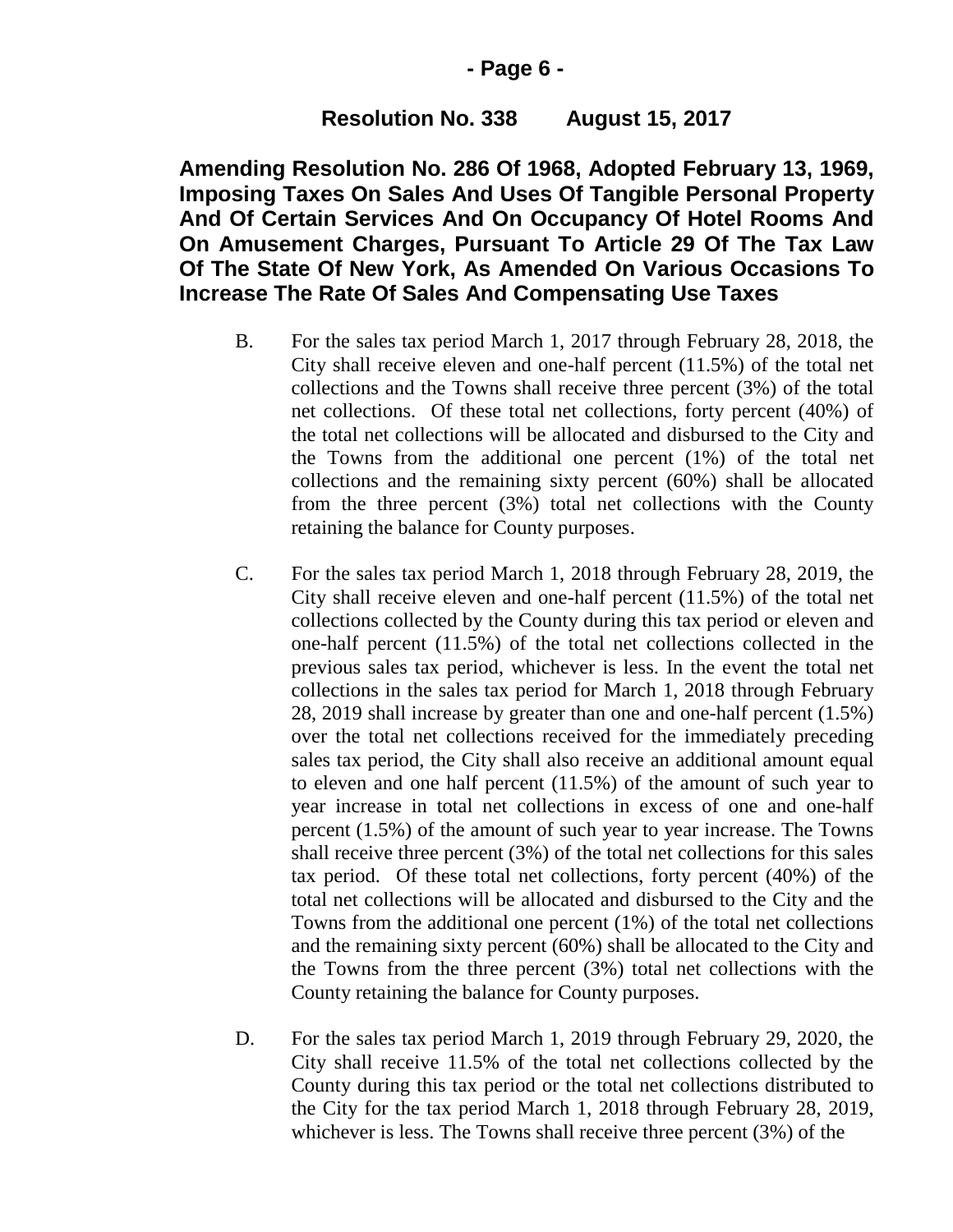## **- Page 7 -**

# **Resolution No. 338 August 15, 2017**

**Amending Resolution No. 286 Of 1968, Adopted February 13, 1969, Imposing Taxes On Sales And Uses Of Tangible Personal Property And Of Certain Services And On Occupancy Of Hotel Rooms And On Amusement Charges, Pursuant To Article 29 Of The Tax Law Of The State Of New York, As Amended On Various Occasions To Increase The Rate Of Sales And Compensating Use Taxes**

> total net collections for this sales tax period. Of these total net collections, forty percent (40%) of the total net collections will be allocated and disbursed to the City and the Towns from the additional one percent (1%) of the total net collections and the remaining sixty percent (60%) shall be allocated to the City and the Towns from the three percent (3%) total net collections with the County retaining the balance for County purposes.

- E. For the sales tax period March 1, 2020 through February 28, 2021, the City shall receive eleven and one-half percent (11.5%) of the total net collections collected by the County during this tax period or eleven and one-half percent (11.5%) of the total net collections collected in the previous sales tax period, whichever is less. In the event the total net collections in the sales tax period March 1, 2020 through February 28, 2021 shall increase by greater than one and one- half percent (1.5%) over the total net collections received for the immediately preceding sales tax period, the City shall also receive an additional amount equal to eleven and one half percent (11.5%) of the amount of such year to year increase in total net collections in excess of one and one-half percent (1.5%) of the amount of such year to year increase. The Towns shall receive three percent (3%) of the total net collections for this sales tax period. Of these total net collections, forty percent (40%) of the total net collections will be allocated and disbursed to the City and the Towns from the additional one percent (1%) of the total net collections and the remaining sixty percent (60%) shall be allocated to the City and the Towns from the three percent (3%) total net collections with the County retaining the balance for County purposes.
- (b) As used in this Section the following terms shall mean or include:

(1) Net collections. The moneys collected from a tax or taxes imposed pursuant to this enactment, after deducting therefrom expenses of administration and collection and amounts refunded or to be refunded.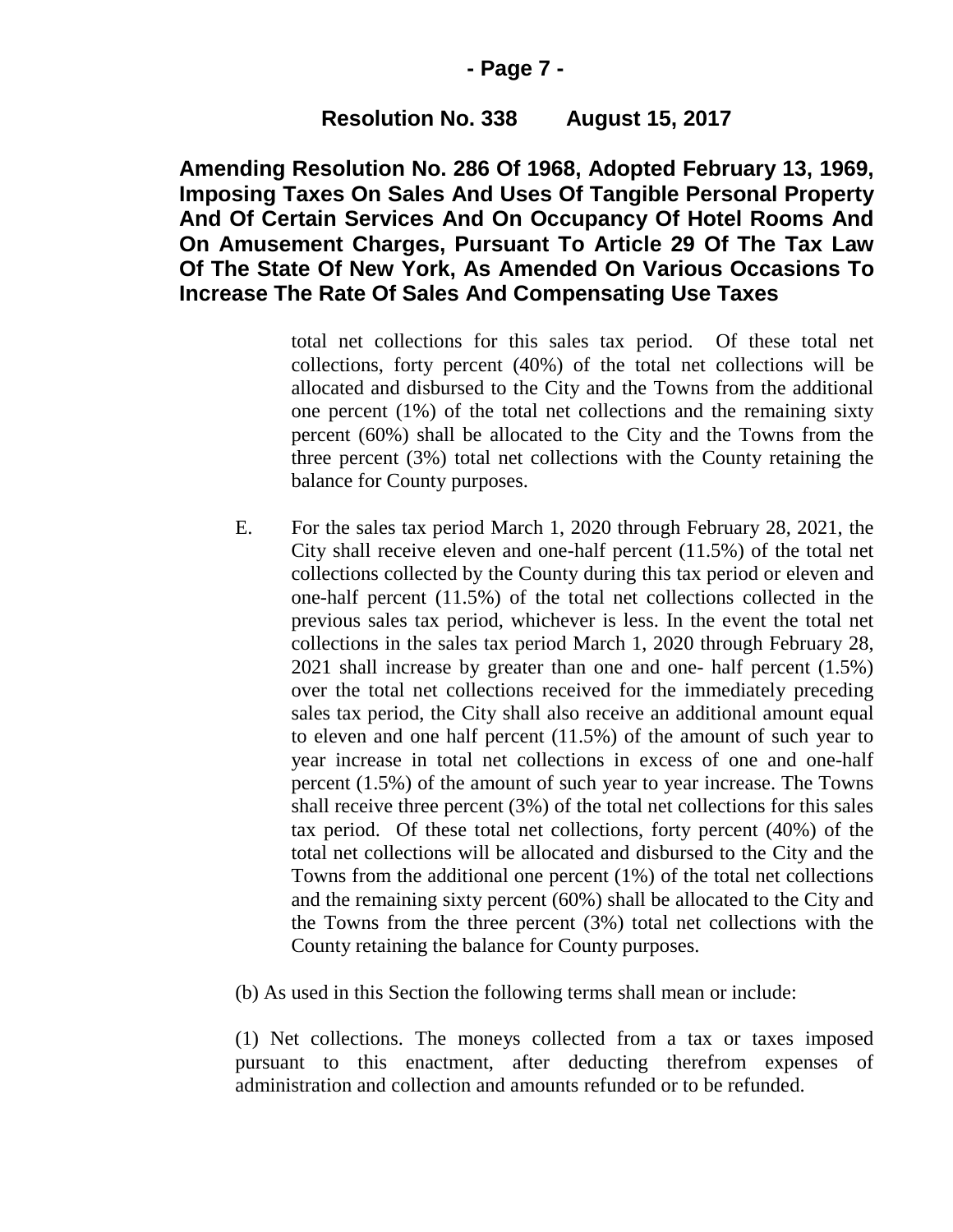## **- Page 8 -**

# **Resolution No. 338 August 15, 2017**

**Amending Resolution No. 286 Of 1968, Adopted February 13, 1969, Imposing Taxes On Sales And Uses Of Tangible Personal Property And Of Certain Services And On Occupancy Of Hotel Rooms And On Amusement Charges, Pursuant To Article 29 Of The Tax Law Of The State Of New York, As Amended On Various Occasions To Increase The Rate Of Sales And Compensating Use Taxes**

(2) General town taxes. Taxes levied for any town purpose, including highways, upon the entire area of a town.

(3) Full valuation of real property. The assessed valuation of real property divided by the equalization rate as determined in accordance with Article Eight of the Real Property Tax Law.

(4) Part-town activities. Activities of town government, including highway programs, which are chargeable to the area of the town outside of villages, exclusive of special district purposes, unless such special district is a fire protection district coterminous with the area of a town outside of villages.

Section 6. This enactment shall take effect December 1, 2017,

and moves its adoption.

## ADOPTED BY THE FOLLOWING VOTE:

AYES: 23 NOES: 0

Passed Committee: Ways and Means on August 8, 2017

FINANCIAL IMPACT: \$21,362,628.00 – COUNTY-ANNUALIZED REVENUES FOR 12 MONTHS \$ 5,136,927.00 – CITY OF KINGSTON-ANNUALIZED REVENUES FOR 12 **MONTHS** \$ 1,340,068.00 – TOWNS-ANNUALIZED REVENUES FOR 12 MONTHS